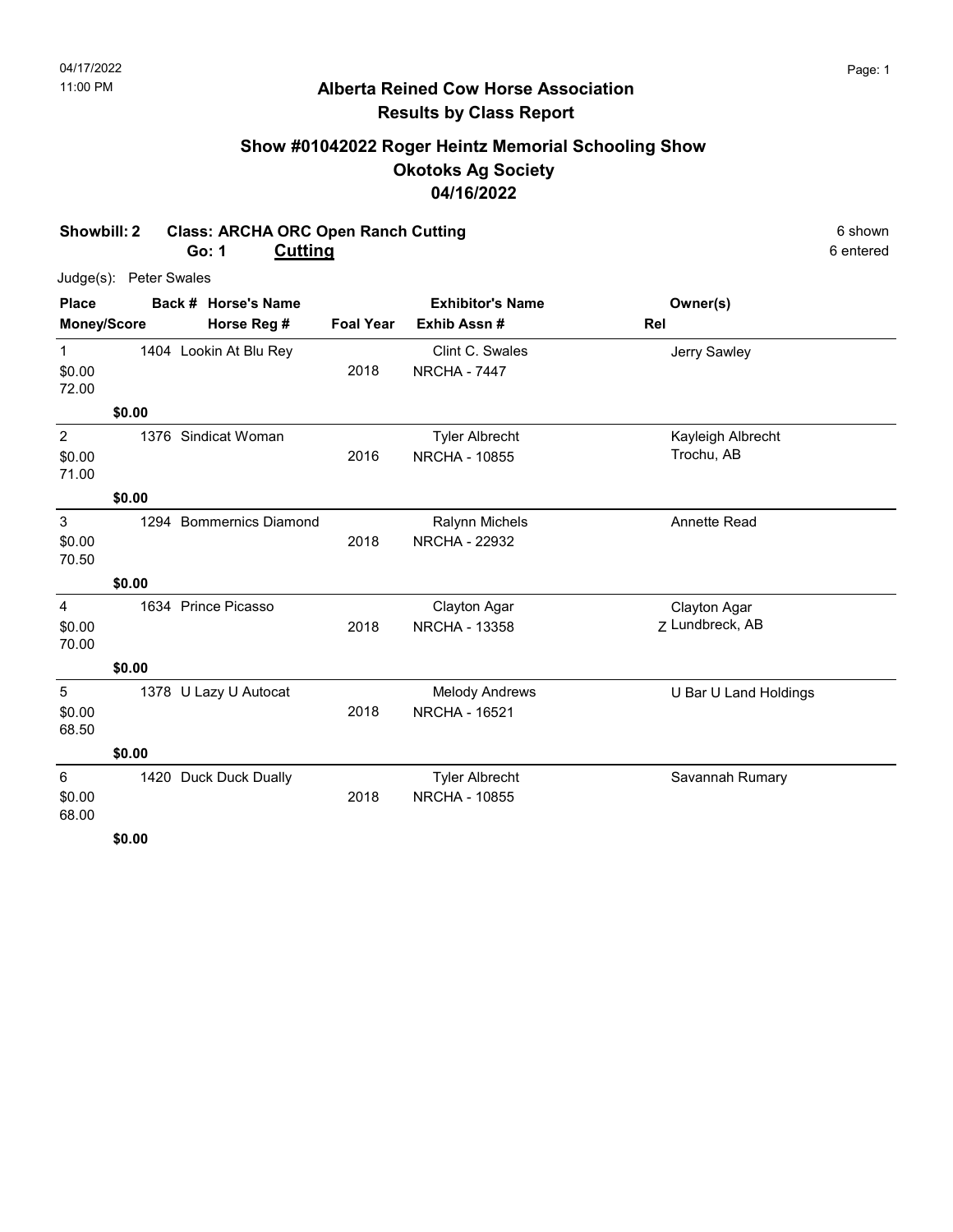### Alberta Reined Cow Horse Association Results by Class Report

# Show #01042022 Roger Heintz Memorial Schooling Show Okotoks Ag Society 04/16/2022

#### Showbill: 5 Class: ARCHA 1KRC \$1,000 Limited Ranch Cutting 13 Shown 13 shown Go: 1 **Cutting** 13 entered

|                                     | Judge(s): Peter Swales |                           |                  |                                        |                                 |                         |
|-------------------------------------|------------------------|---------------------------|------------------|----------------------------------------|---------------------------------|-------------------------|
| <b>Place</b>                        |                        | Back # Horse's Name       |                  | <b>Exhibitor's Name</b>                | Owner(s)                        |                         |
|                                     | Money/Score            | Horse Reg #               | <b>Foal Year</b> | Exhib Assn #                           | Rel                             |                         |
| $\mathbf{1}$<br>\$0.00<br>72.00     |                        | 1030 Bagginslittle Hotty  |                  | Johanne Bell                           | JT Bell                         |                         |
|                                     | \$0.00                 |                           |                  |                                        |                                 |                         |
| $\mathbf{1}$<br>\$0.00<br>72.00     |                        | 1383 Anchored             | 2009             | Savannah Rumary                        |                                 | Savannah Rumary         |
|                                     | \$0.00                 |                           |                  |                                        |                                 |                         |
| $\mathbf{3}$<br>\$0.00<br>71.00     |                        | 1946 Mister Twizzler      | 2015             | Becky Depaoli                          | Becky Depaoli<br>Z Longview, AB |                         |
|                                     | \$0.00                 |                           |                  |                                        |                                 |                         |
| 4<br>\$0.00<br>70.50                |                        | 1826 Mr Blaze N Boon      | 2017             | Steele Depaoli                         | Becky Depaoli<br>Longview, AB   |                         |
|                                     | \$0.00                 |                           |                  |                                        |                                 |                         |
| $\mathbf 5$<br>\$0.00<br>70.00      |                        | 1751 SLR Won Smart Wolf   | 2011             | Robyn Morrison<br><b>NRCHA - 20376</b> | Z High River, AB                | Robyn Morrison          |
|                                     | \$0.00                 |                           |                  |                                        |                                 |                         |
| $\sqrt{5}$<br>\$0.00<br>70.00       |                        | 1843 Jazz Time Darlin     | 2011             | <b>Bonnie Koetsier</b>                 |                                 | Dick Or Bonnie Koetsier |
|                                     | \$0.00                 |                           |                  |                                        |                                 |                         |
| $\overline{7}$<br>\$0.00<br>69.50   |                        | 1729 Whiskeys Son Playgun | 2017             | Pamela Vancuren                        | Pamela Didier                   |                         |
|                                     | \$0.00                 |                           |                  |                                        |                                 |                         |
| $\overline{7}$<br>\$0.00<br>69.50   |                        | 1926 DB Mate Stays Smooth | 2011             | Massimo Garalnda                       | Laureen Little                  |                         |
|                                     | \$0.00                 |                           |                  |                                        |                                 |                         |
| $\boldsymbol{9}$<br>\$0.00<br>69.00 |                        | 1243 BMP Starfire Pepinic | 2017             | Cody Heintz<br><b>NRCHA - 19855</b>    | Cody Heintz<br>Z Calgary, AB    |                         |
|                                     | \$0.00                 |                           |                  |                                        |                                 |                         |
| 10<br>\$0.00<br>68.50               |                        | 1488 Kiss A Cat           | 2013             | Peter Monod<br><b>NRCHA - 21746</b>    | Peter Monod<br>Z Banff, AB      |                         |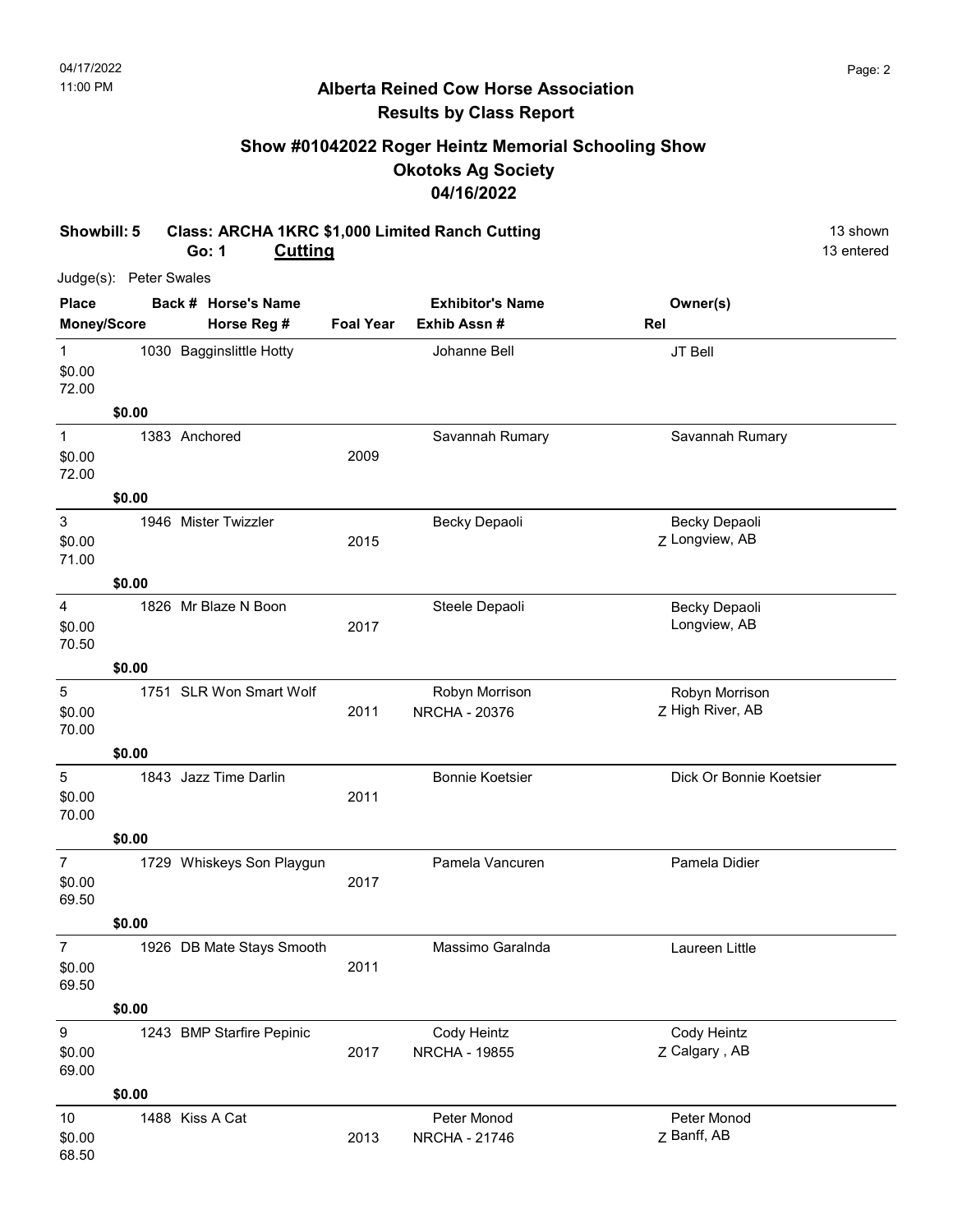## Alberta Reined Cow Horse Association Results by Class Report

### Show #01042022 Roger Heintz Memorial Schooling Show Okotoks Ag Society 04/16/2022

|        | \$0.00   |                           |      |                     |                     |  |
|--------|----------|---------------------------|------|---------------------|---------------------|--|
| 11     |          | 1212 California Tomcat    |      | Steele Depaoli      | Luree Williamson    |  |
| \$0.00 |          |                           | 2017 |                     | Bragg Creek, AB     |  |
| 67.50  |          |                           |      |                     |                     |  |
|        | \$0.00   |                           |      |                     |                     |  |
| 12     |          | 1094 Heza Dualin For Cash |      | Niki Flundra        | Niki Flundra        |  |
| \$0.00 |          |                           | 2017 |                     | 7 Pincher Creek, AB |  |
| 66.50  |          |                           |      |                     |                     |  |
|        | \$0.00   |                           |      |                     |                     |  |
| 12     |          | 1165 Poco Gun Blaze       |      | Wolter Van Der Kamp | Wolter Van Der Kamp |  |
| \$0.00 |          |                           | 2013 |                     | Z Longview, AB      |  |
| 66.50  |          |                           |      |                     |                     |  |
|        | $\cdots$ |                           |      |                     |                     |  |

\$0.00